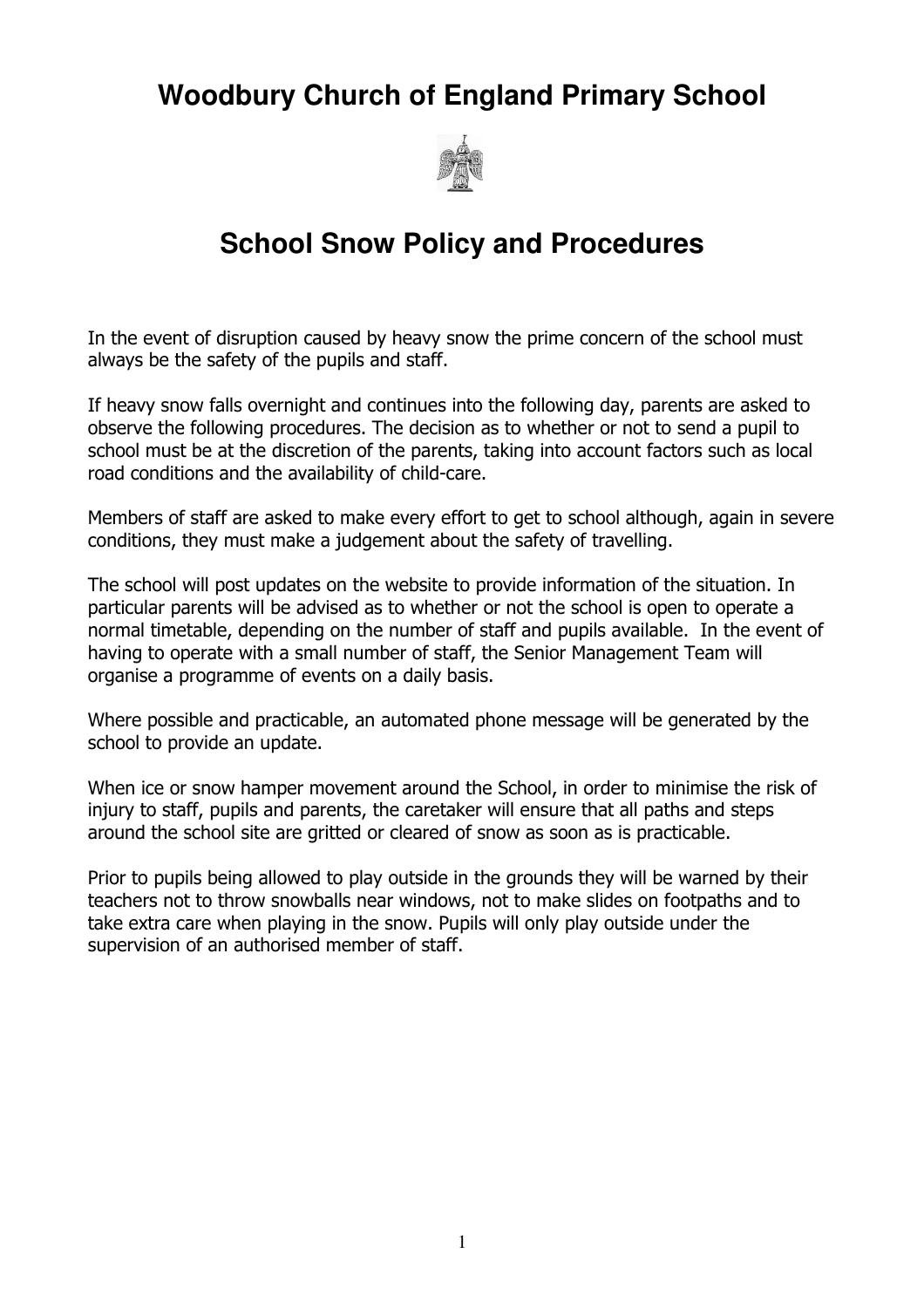#### Appendix 1

### Snow Policy and Procedures - Information for Parents.

In the event of disruption caused by heavy snow the prime concern of the school must always be the safety of the pupils and staff.

If heavy snow falls overnight and continues into the following day, parents are asked to observe the following procedures. The decision as to whether or not to send a pupil to school, however, must be at the discretion of the parents, taking into account factors such as local road conditions and the availability of child-care.

The decision to close the school will take account of the safety of all our pupils and staff, some of whom travel a great distance to school each day.

The Head Teacher will contact Radio Devon and Heart FM Radio to ask them to broadcast the information.

Information will also be placed on the homepage of the school's website, which we ask parents to check for updates (www.woodbury.devon.sch.uk)

Where possible and practicable, an automated phone message will be available (01395 232614) to provide an update.

Once the school is open, we will aim to remain open until the end of the normal school day at 3.15pm. In the event of extreme weather during the day resulting in some pupils being collected early, normal lessons may be curtailed and the remaining pupils assembled in groups under the supervision of authorised members of staff to await further instructions.

Unless parents give specific permission that their children may make their own way home, children will continue to be looked after at school.

Under these circumstances, and if parents are concerned, they are welcome to collect their children early. As telephone lines can become extremely busy at such times, parents must call into the school Reception to sign children out.

If at all possible, parents are advised that it is better to avoid bringing vehicles into Castle Lane, as the road can become treacherous in snowy conditions.

Children should not bring cycles or scooters to school to help reduce risks for themselves and others.

To provide parents with information during the day, updated information will be placed on the website.